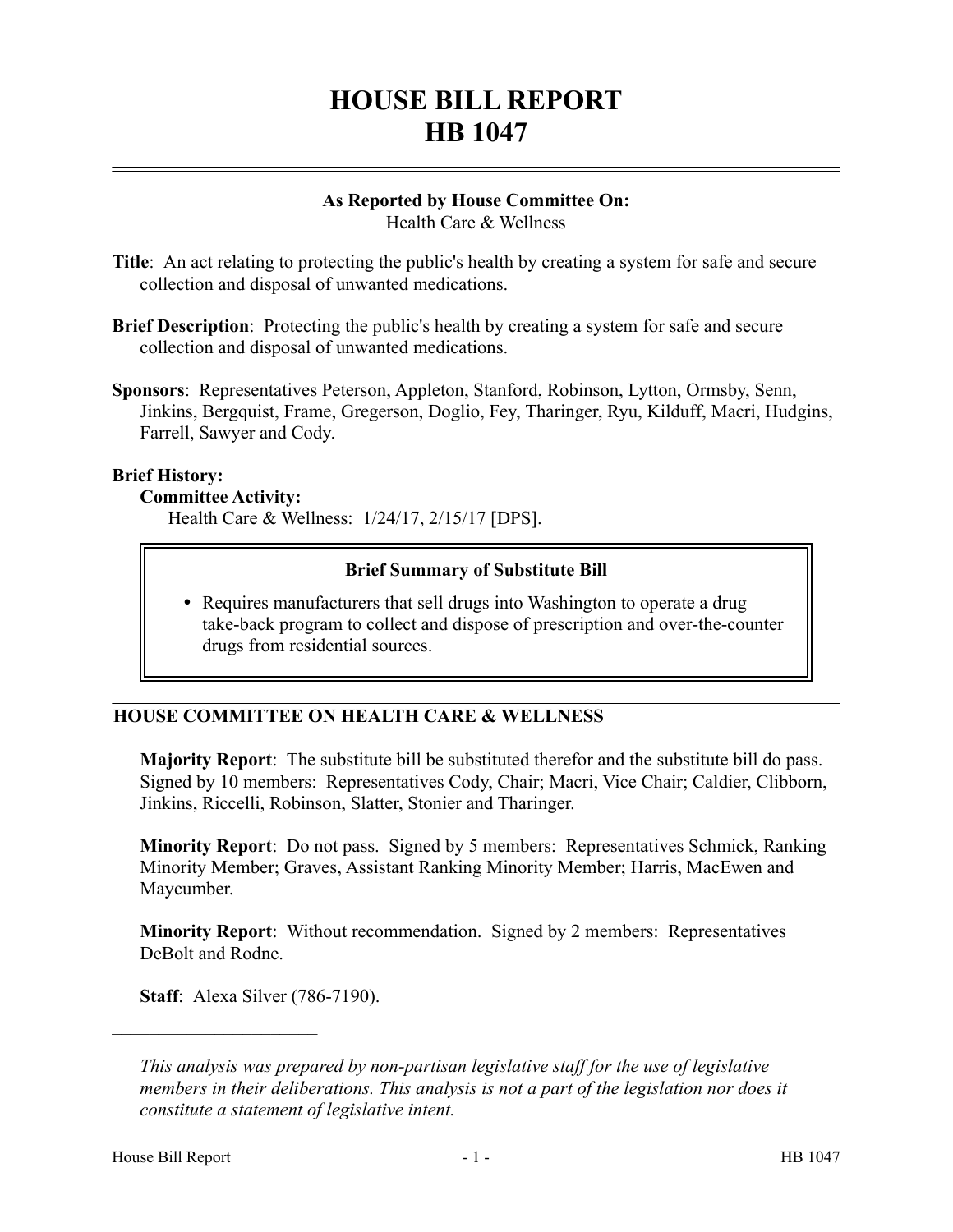# **Background**:

Federal Law on Disposal of Household Medications. The Drug Enforcement Administration (DEA) has adopted rules that permit a person to transfer unused, unwanted, or expired household pharmaceutical products to law enforcement or entities registered with the DEA (such as pharmacies) for disposal. Authorized methods for collection and disposal include take-back events, mail-back programs, and collection receptacles, and the rules contain detailed guidance on the use of these methods. The DEA requires that collected controlled substances be rendered non-retrievable.

Drug Take-Back Programs in Other Jurisdictions. Pharmaceutical product stewardship laws have been enacted in Massachusetts and Vermont, as well as several counties in Washington (King, Snohomish, Kitsap, and Pierce Counties) and California. These programs generally require drug manufacturers to fund a system for the collection and disposal of unwanted medications. In 2014 the Ninth Circuit Court of Appeals upheld a California ordinance against a challenge under the Commerce Clause of the United States Constitution, finding that the ordinance did not directly regulate or discriminate against interstate commerce.

Disposal of Pharmaceuticals from Household Sources. The generation, transport, storage, and disposal of hazardous waste is regulated by federal and state law, but hazardous waste generated by households is exempt from such regulation. Although it is not required, the Environmental Protection Agency recommends that household pharmaceuticals collected through a take-back program be disposed of at a permitted hazardous waste combustor, or when that is not feasible, a large or small municipal waste combustor.

–––––––––––––––––––––––––––––––––

**Summary of Substitute Bill**:

Drug Take-Back Program Participation. Manufacturers that sell drugs into Washington must establish and implement a drug take-back program to collect covered drugs. A "covered drug" is a drug from a state resident (not a business source) that the resident no longer wants, including prescription and over-the-counter drugs, brand name and generic drugs, drugs for veterinary use, and drugs in medical devices and combination products. A covered manufacturer may implement a program independently, as part of a group of manufacturers, or through a drug take-back organization. A drug wholesaler must provide the Department of Health (DOH) with a list of covered manufacturers and update the list annually. A retail pharmacy must notify the DOH of the covered manufacturer from which it obtains a drug sold under the store's label. A person that receives a letter from the DOH regarding whether it is a covered manufacturer must respond within 60 days and provide specified information.

Program Approval. By October 1, 2018, a drug take-back program operator must submit a proposal for the establishment and implementation of a drug take-back program to the DOH. To be approved, a proposal must satisfy certain requirements, such as ensuring the security of patient information and demonstrating adequate funding, with costs apportioned according to Washington sales revenues. The DOH must make proposals available to the public for comment, but any proprietary information is exempt from public disclosure. The DOH must approve or reject proposals within 120 days, unless the deadline is extended for good cause.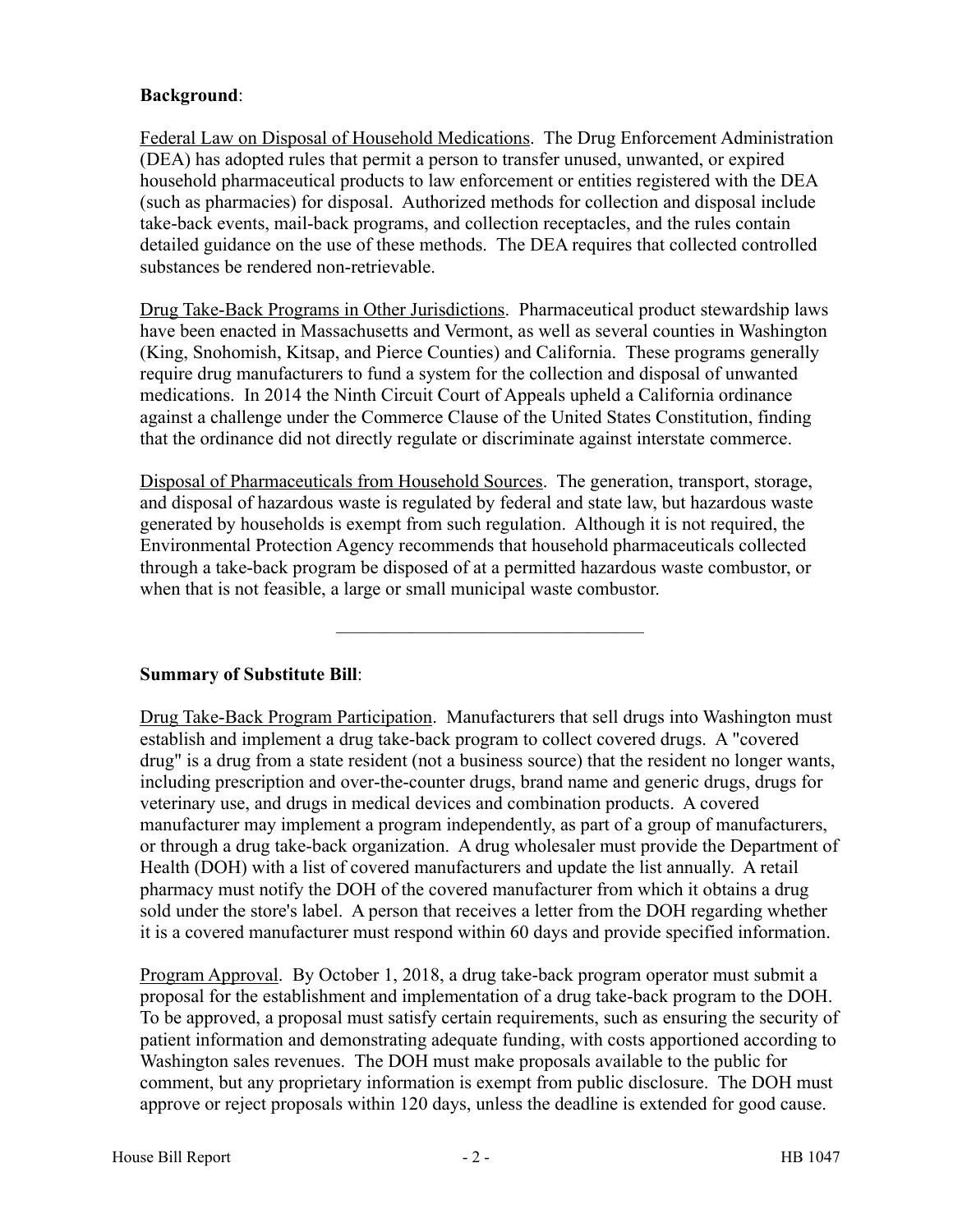If a proposal is rejected, timelines are established for revised proposals. If the DOH rejects a revised proposal, it may require submission of another revised proposal, impose changes to address deficiencies, require the manufacturer to participate in another program, or take enforcement action.

Once a proposal is approved, the program operator must initiate operation within 90 days. The program operator must notify the DOH of any nonsubstantive changes and obtain approval for substantive changes. Deadlines are provided for updates to certain types of information. Approved programs must submit updated proposals to the DOH every four years.

Collection System. Authorized collectors may (but are not required to) participate in a drug take-back program, with or without compensation. An "authorized collector" is any of the following persons or entities that enters into an agreement with a program operator to collect covered drugs: a person or entity registered with the Drug Enforcement Administration that qualifies to modify its registration to collect controlled substances for purposes of destruction; a law enforcement agency; or an entity authorized by the DOH to provide an alternative collection mechanism.

At least 120 days before submitting a proposal, program operators must notify potential authorized collectors of the opportunity to participate, and they must commence good faith negotiations if a potential authorized collector expresses interest in participating. A program must include any retail pharmacy, hospital or clinic with an on-site pharmacy, or law enforcement agency that offers to participate for free within. A program may also locate collection sites at: a long-term care facility under certain circumstances; a substance use disorder treatment program; or any other authorized collector willing and able to meet the relevant requirements.

A program's collection system must be safe, secure, and convenient on an ongoing, yearround basis and must provide equitable access for residents across the state. A program must prioritize locating collection sites at pharmacies, hospitals and clinics with an on-site pharmacy, and law enforcement locations. A program must provide a minimum of one collection site per population center, plus one site for every 20,000 residents of the city or town within the population center. A "population center" is a city or town and the unincorporated area within a 10-mile radius from the center of the city or town. On islands and outside population centers, a program must provide a collection site at every potential authorized collector that is qualified, willing, and regularly open to the public.

Collection sites must accept all covered drugs during normal business hours, but a site at a long-term care facility may only accept covered drugs in residents' possession. A collection site must use secure collection receptacles, and a program operator must ensure that receptacles are serviced as often as necessary to avoid reaching capacity. Signage on secure collection receptacles must display a phone number and website.

Program operators must hold periodic collection events at least twice a year to supplement service to underserved areas. Such events must be arranged in advance with law enforcement. Upon request, a program must provide a free mail-back program to residents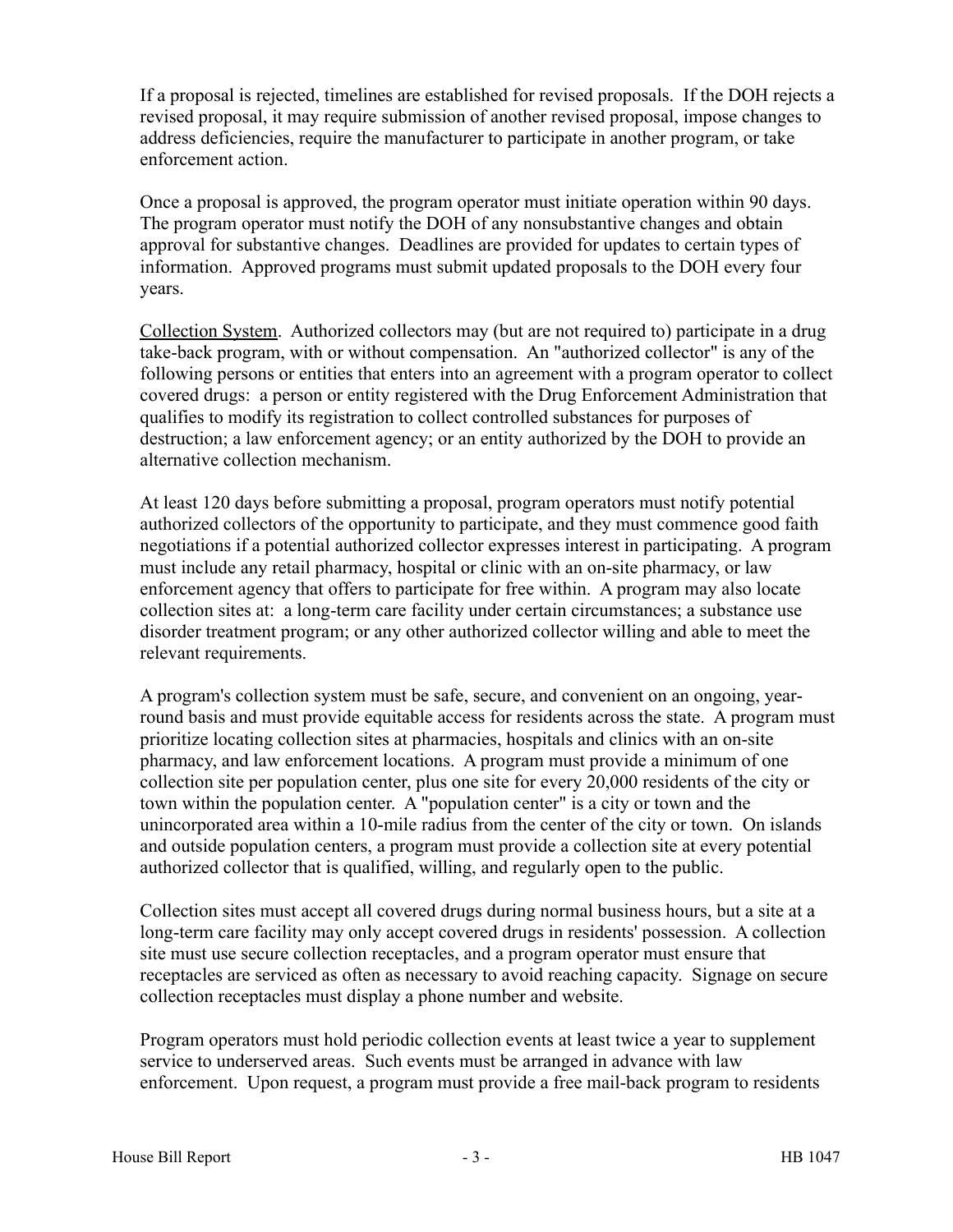and pharmacies that offer to distribute mailers. Alternative collection methods approved by the DOH are permitted for certain non-controlled substances.

Program Promotion. Drug take-back programs must provide a system of promotion, education, and public outreach. Requirements include, for example: establishing a toll-free telephone number and website publicizing collection options and sites and discouraging improper disposal; preparing and disseminating materials; developing a consistent design and standardized instructions for collection receptacles; evaluating the program's effectiveness; and surveying residents, as well as pharmacists, providers, and veterinarians who interact with residents on the use of medicines. The surveys must be conducted after the first full year of operation and then every two years. Programs must submit survey questions covering specified topics to the DOH for review and approval, report their data and results to the DOH, and make results available on their websites.

Pharmacies and local government agencies are encouraged to promote the use of drug takeback programs. Certain state agencies are required to promote safe storage and secure disposal and provide program contact information for programs through their educational materials.

Disposal of Collected Drugs. Collected drugs must be disposed of at a permitted hazardous waste disposal facility. The DOH, in consultation with the Department of Ecology (Ecology), may grant approval to dispose of covered drugs at a permitted large municipal waste combustor facility if use of a hazardous waste disposal facility is unfeasible. A program operator may also petition the DOH for approval to use an alternative disposal technology or process. In reviewing a petition, the DOH must take into consideration guidance of the Environmental Protection Agency. The DOH, in consultation with Ecology, must approve a petition if the technology or process provides equivalent or superior protection with respect to specified factors.

A program must notify the DOH of any safety or security problems encountered during collection, transportation, or disposal. An authorized collector is not required to obtain a permit for solid waste handling.

Program Funding. Covered manufacturers must pay all administrative and operational costs associated with establishing and implementing a drug take-back program. A specific pointof-sale or point-of-collection fee may not be charged.

By July 1, 2018, the DOH must: determine its costs for administration, oversight, and enforcement; set fees at a level to recover those costs; and adopt rules establishing program proposal requirements. Fees must be collected annually and deposited in the Secure Drug Take-Back Program Account (Account), which is created in the State Treasury. Moneys from the Account may be used only for administering and enforcing the drug take-back law.

Enforcement and Oversight. If a covered manufacturer fails to participate in a program, the DOH must send a notice warning of the penalties and assess a penalty if the manufacturer does not come into compliance within 60 days. The DOH may audit or inspect the activities and records of a drug take-back program to determine compliance. If a program violates the law or does not conform to its proposal, the DOH may send a notice warning of the penalties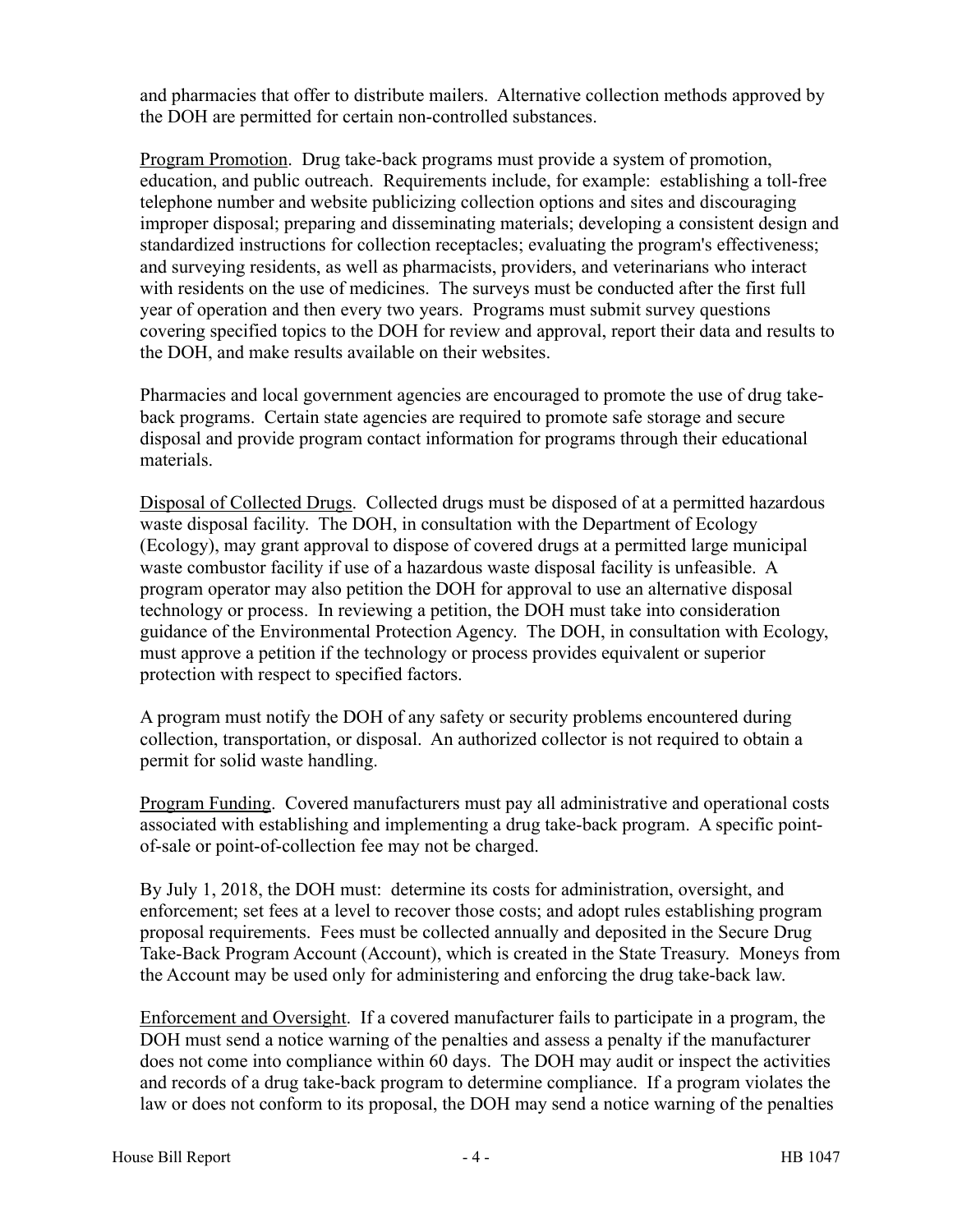for noncompliance and assess a penalty if it does not come into compliance within 30 days. If a wholesaler or retail pharmacy fails to provide a list of manufacturers to the DOH, the DOH must provide a notice warning of the penalties and may assess a penalty if the wholesaler or retail pharmacy does not come into compliance within 60 days.

The DOH may suspend a program and assess a penalty if a violation poses an immediate hazard. It may also require an informal administrative conference, order entities to engage in or refrain from engaging in certain activities, and assess a fine of up to \$2000 per day, but it may not prohibit a covered manufacturer from selling a drug in the state. The DOH must adopt any rules necessary to implement and enforce the law.

The Legislature intends to exempt from state antitrust laws and provide immunity through the state action doctrine from federal antitrust laws any activities that are undertaken, reviewed, and approved by the DOH.

Reporting Requirements. By April 30 after the first full year of implementation and annually thereafter, a program operator must submit a report to the DOH describing program implementation. The DOH must make these reports available online.

Within 30 days of approving the first program, the DOH must submit an update to the Legislature. By November 15 after the first full year of operation and biennially thereafter, the DOH must submit a report to the Legislature: (1) describing the status of approved programs; (2) evaluating the collection and disposal system and the promotion requirements; (3) using available data sources, evaluating the impact of approved programs on specified outcomes; and (4) providing recommendations for legislation.

The DOH must contract with the statewide program of poison and drug information for a survey of residents to measure whether the collection system and promotion requirements have led to statistically significant changes in resident attitudes on storage and disposal, as well as rates of abuse, misuse, and accidental exposure to drugs. The survey must be conducted before the system is implemented and then no earlier than four years later. Results must be reported to the Legislature within six months.

Federal and Local Laws. The drug take-back law is void if federal law establishes a national program for the collection of covered drugs that substantially meets the intent of the law. A political subdivision may not enact or enforce a local ordinance requiring a pharmacy, clinic, hospital, or law enforcement agency to collect and dispose of covered drugs.

A county may enforce a grandfathered ordinance for 18 months after an approved program begins operating, and a manufacturer in compliance with a grandfathered ordinance is in compliance with the state law for purposes of that county. A program operator must work with the county and the DOH to incorporate the local program into the approved state-level program before the end of the 18-month period. A "grandfathered ordinance" is a pharmaceutical product stewardship or drug take-back ordinance that: (1) is in effect on the effective date of the law; and (2) meets or exceeds the requirements of the state law, as determined by the DOH.

# **Substitute Bill Compared to Original Bill**: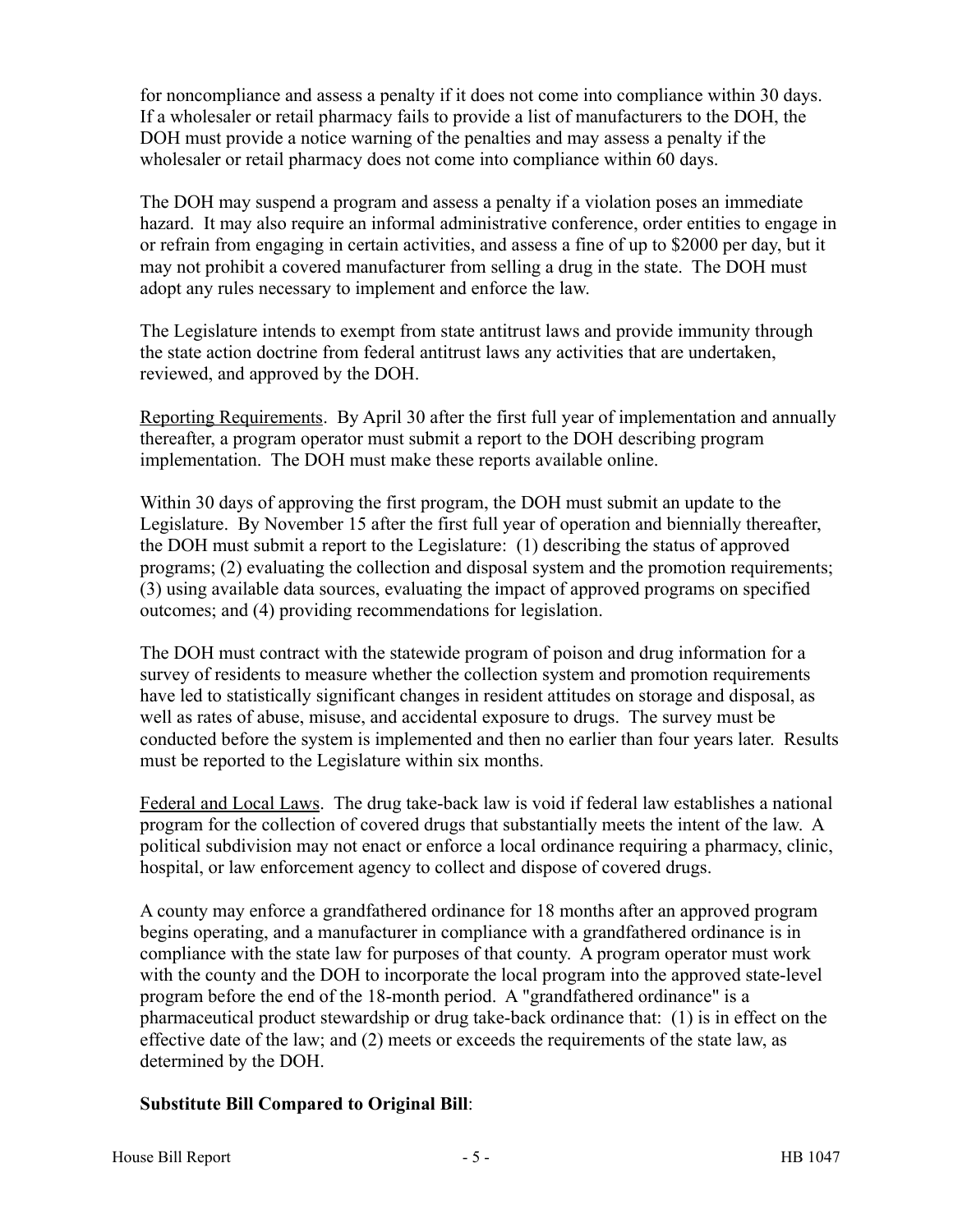The substitute bill:

- modifies the timelines for wholesalers to provide a list of manufacturers to the DOH and removes the requirement that the DOH post a list of manufacturers on its website;
- extends the deadline for submitting program proposals;
- specifies locations where a program may locate collection sites and requires program operators to service collection sites;
- requires programs to provide explanatory materials and, upon request, mailers to pharmacies, requires programs' biennial survey to assess covered entities' practices, changes the deadline for program operators to submit an initial report, and encourages (rather than requires) local agencies to promote approved programs;
- expands the prohibition on point-of-sale and point-of-collection fees, changes the timeframe for the DOH to set and collect fees, and removes provisions related to an annual fee divided among programs;
- provides penalties for wholesalers and pharmacies and specifies that the DOH may not prohibit the sale of a drug;
- limits the time period for enforcing a grandfathered ordinance to 18 months and prohibits local laws requiring certain entities to collect and dispose of covered drugs;
- modifies the deadline for the DOH report to the Legislature, adds the requirement that the DOH report evaluate the impact of approved programs on certain outcomes, and adds the requirement that the statewide program of poison and drug information survey residents; and
- modifies several definitions, adds a legislative finding, and makes several technical corrections.

–––––––––––––––––––––––––––––––––

# **Appropriation**: None.

**Fiscal Note**: Available.

**Effective Date of Substitute Bill**: The bill takes effect 90 days after adjournment of the session in which the bill is passed.

# **Staff Summary of Public Testimony**:

(In support) This bill will save lives and the environment. Addressing the opioid epidemic is a top priority. Kids first experiment with painkillers from their own medicine cabinet. Addiction, poisonings, and overdoses are caused by medications used in homes. Secure medicine take-back is a key aspect of poison control. Residents want a safe place to dispose of leftover medications. The DEA take-back days have been threatened to be discontinued. People are more likely to drop drugs off at a pharmacy than at law enforcement. It is difficult to create these programs county by county. Law enforcement operates drop box sites, but it is costly and time-consuming to dispose of the collected drugs. Law enforcement does not mind collecting the drugs, but the drug industry should coordinate and pay for this system. Manufacturers have refused to be part of the solution. They have billions of dollars in sales and spend hundreds of millions of dollars on advertising. The federal government has identified drug take-back as the best method for disposal. Some local laws prohibit in-home disposal. Flushing drugs puts them in the wastewater stream, but it is costly and difficult to